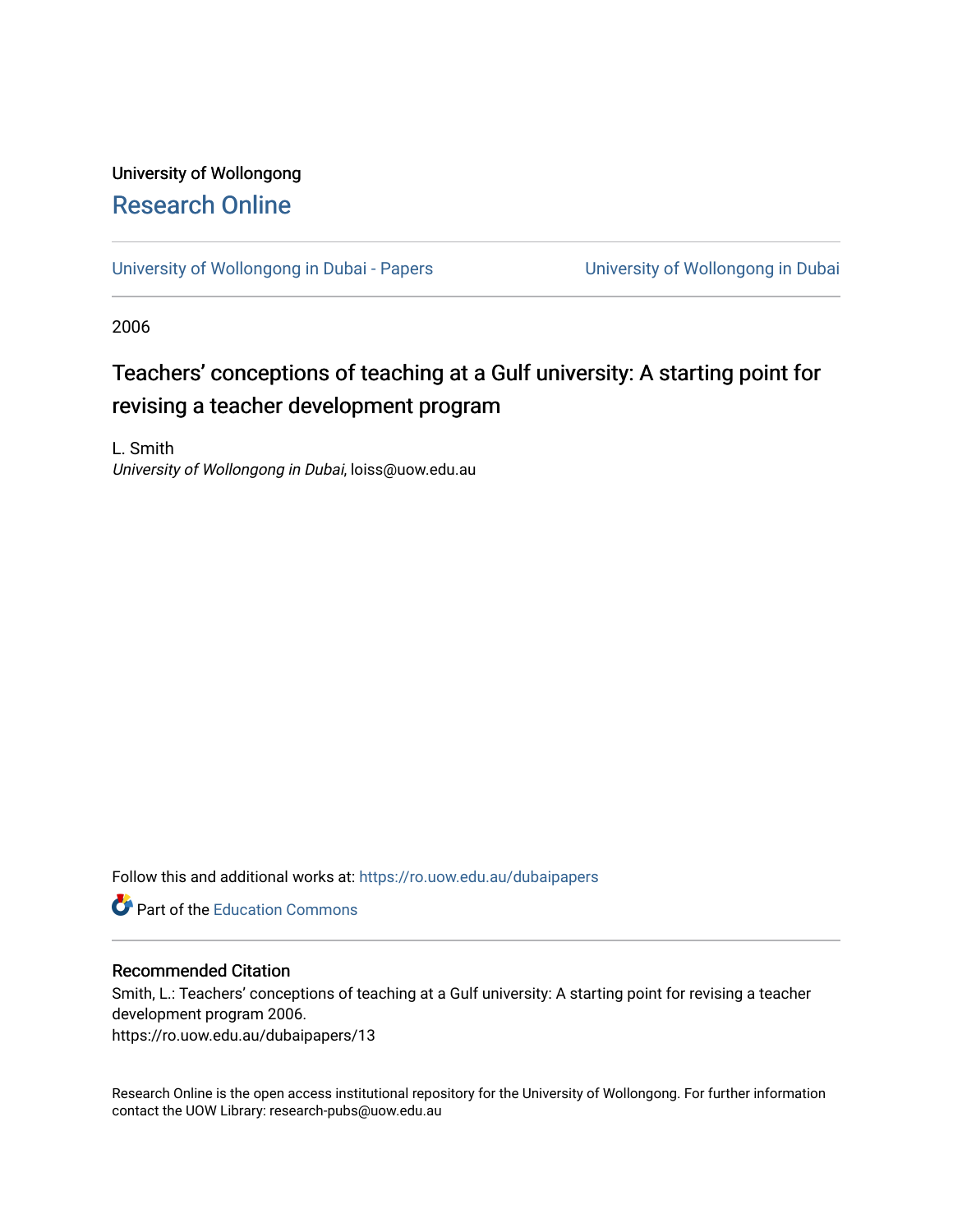# **Teachers' conceptions of teaching at a Gulf university: A starting point for revising a teacher development program.**

# **Lois Smith**

# **University of Wollongong in Dubai**

#### **Learning and Teaching in Higher Education: Gulf Perspectives**

#### **Vol 3 No 1, January 2006**

### **Abstract**

As universities are increasingly attracting students from a wider range of cultural and ethnic backgrounds, one of the challenges faced by educational developers is preparing academics to teach in a cross-cultural environment. In order to do this, teacher development programs often need to be adapted and up-dated. A widely-recognised starting point in this process is the examination of teachers' conceptions of teaching. This paper presents a small-scale, qualitative study which looks at the conceptions of teaching held by lecturers from different ethnic and educational backgrounds at a multicultural university in the United Arab Emirates. The university in question is a small, off-shore campus of a western university. Building on existing research in this field, a phenomenographic approach is taken in which the participants were interviewed and the resulting transcripts were analysed for emerging categories of conceptions of teaching. Four qualitatively different categories were found, which had some similarities to previously established categories, but which also added some interesting dimensions to the particular context of this study, especially the emphasis placed on the syllabus. The categories are: syllabus transmission; syllabus comprehension; syllabus adaptation; and independent learning. The categories found are hierarchical and represent a general move from a teacher-focused approach to one which is more student-centred. The findings of this study were used as a starting point to revise the teacher development program at the university. Although the study is confined to one university, it is relevant to educational developers in similar off-shore institutions in the Gulf region.

# **Introduction**

As western universities expand their student base, especially through establishing off-shore campuses, they are increasingly attracting students from wider cultural and ethnic backgrounds. The cross-cultural environment which is becoming the norm in many institutions raises issues about teaching and learning within such a heterogeneous student body. In particular, teacher development programs need to be responsive to these changes in order to best meet the needs of academics and students alike. I have been involved in this process in my role as an educational developer responsible for adapting an introductory tertiary teaching program for a university situated in the Arabian Gulf. Higher education is a relatively new phenomenon in this region, with a public sector which caters almost exclusively to the small national population, and a private sector which is expanding rapidly and caters to the large expatriate population, as well as nationals. Private institutions tend to have close ties with overseas institutions, mainly in the West, and attract academics from a range of cultures and educational backgrounds. The university in this study is one such private institution, which is an off-shore campus of an Australian university.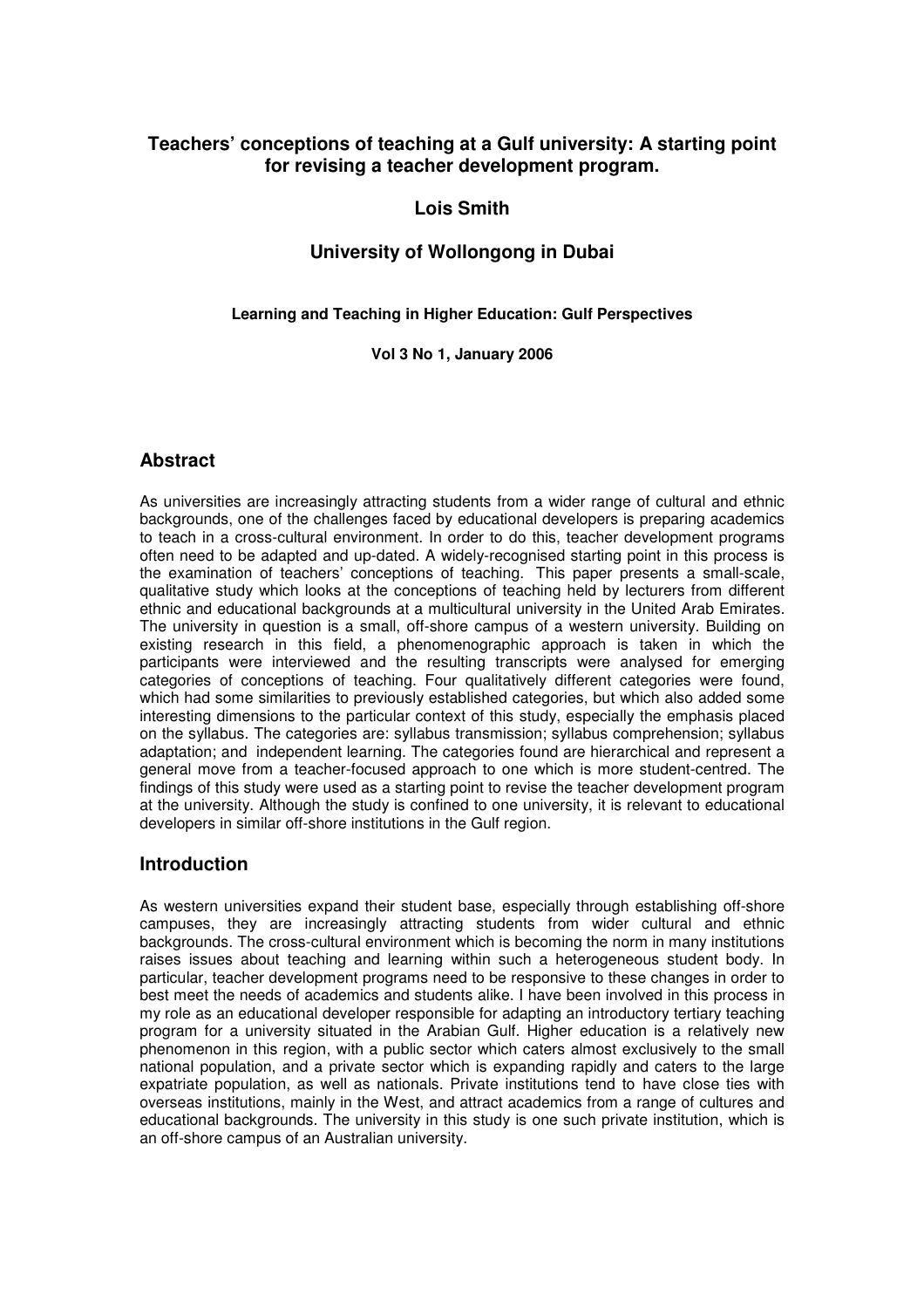Living and working in the region for some time, especially at the university in question, I have worked with students and academics from a wide variety of educational and cultural backgrounds. Through this experience I have become aware of varying conceptions of teaching and their effects on approaches to teaching and learning. In my role as an educational developer I was given the task of introducing a teacher development program to the institution, which was to become compulsory for all academics. This introduction to tertiary teaching program was well established at our Australian campus, but was new to our Gulf campus. Before proceeding with the program it was vital that it should be up-dated and adapted to meet the local needs of academics. In setting about this task I first decided it was necessary to look at the academics who would be participants in the program and to explore their views on, and approaches to, teaching. However, I was aware that if the program was to make a real impact on teaching and learning at our institution, it needed to not only present views and approaches to teaching, but, more importantly, address current conceptions of teaching as well. Indeed, as Kember (1997) states, "attention to teaching approaches without a corresponding change in beliefs may negate any educational development initiative" (p. 271). Therefore, the starting point for adapting and up-dating the introduction to tertiary teaching program was necessarily an exploration of conceptions of teaching.

Bearing this in mind, I set about a small research study into currently held conceptions of teaching amongst academics at my institution. My sample focused on academics who would form part of the first cohort on the introduction to tertiary teaching program. I was interested in discovering these colleagues' varying conceptions of teaching, so that planning and developing this program, and future programs, could better address the needs of academics and students at our institution. Therefore, the purpose of this study is to address the question: what are the conceptions of teaching held by some of the participants in our teacher development program?

To discover the conceptions of teaching held by the participants in this study, this research takes a qualitative approach and an ontological perspective that reality is internal to the relation between the individual and the phenomenon, (in this case teaching), rather than something external. Therefore, conceptions of teaching can be investigated by exploring teachers' descriptions of how they view teaching. In the same way, phenomenography, the method on which this research is based, is grounded in a relational epistemology where knowledge is contextualized and found in the relational experience between the individual and the phenomenon (Laurillard, 1993, p.35). This paper will draw upon a well-recognised and documented tradition of a qualitative approach to researching conceptions of teaching.

#### **Teachers' conceptions of teaching**

Research into teachers' conceptions of teaching has tended to come out of the tradition of studies into student conceptions of, and approaches to, learning, such as those conducted originally by Marton (1974, cited in Marton and Fai, 1999) and Saljö (1982), and subsequently by researchers such as Laurillard (1993) and Biggs (1979, 1987, 1993). The approach used by a student and the processes used during learning are related to the quality of his or her learning (Biggs, 1979, p.381). It has been found that student approaches to learning can generally be divided into 'deep' and 'surface' approaches (Biggs, 1999), and that these qualitatively different approaches have a significant effect on learning outcomes, with a deep approach tending to lead to more desirable learning outcomes. Developing out of this research into student approaches to learning, teachers' approaches to teaching were examined by Ramsden (1992) and Biggs (1999) among others.

Kember (1997) conducted a significant analysis of the various independent studies into perceptions of teaching and learning, and found a high degree of consistency among the categories described, although differing terminology was applied. He found that, despite different research methods, the results were surprisingly similar, and thus claims this commonality strengthens research in this field. He compared the various categories found in research carried out over a number of years and in different countries, and devised an organizing framework based on the relationship between the teacher, student and content. Thus, his framework ranges from teacher-centred / content-oriented to student-centred /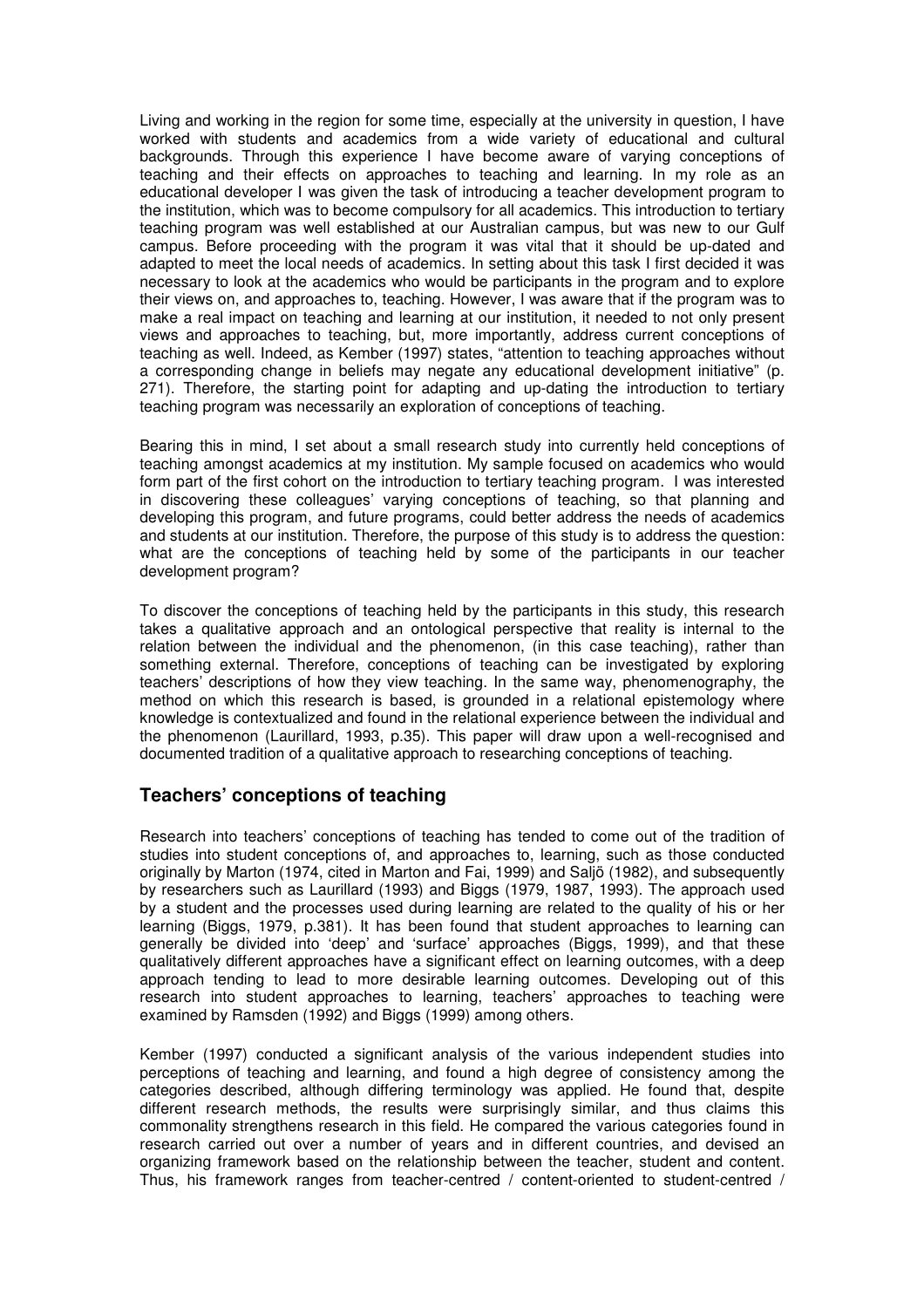learning-oriented orientations. Beneath these orientations he places five conceptions of teaching which he describes as existing along a broad developmental continuum. The five conceptions are: teaching as imparting information; teaching as transmitting structured knowledge; teaching as student-teacher interaction/ apprenticeship; teaching as facilitating understanding; and teaching as conceptual change/ intellectual development. Following on from Kember's work, Samuelowicz and Bain (2001) also conducted a review of current research into teachers' conceptions of teaching and learning, and they too identified orientations ranging from teacher-centred to learning-centred, with an additional intermediate orientation which focused on facilitating learning. Within these broad orientations they constructed a framework of nine belief dimensions ranging from teaching as imparting information to teaching as supporting student learning.

 The reviews of research into conceptions of teaching by Kember (1997) and Samuelowicz and Bain (2001) involved studies using a range of qualitative methods. However, a significant proportion of research into conceptions of teaching has been phenomenographic, particularly the work of Prosser and Trigwell. In their definitive work (1999) they identified six qualitatively different, hierarchical categories of conceptions of teaching: teaching as transmitting concepts of the syllabus; teaching as transmitting the teacher's knowledge; teaching as helping the student acquire concepts of the syllabus; teaching as helping students acquire the teacher's knowledge; teaching as helping students develop conceptions; and teaching as helping students change conceptions (pp.145 - 147). These conceptions are hierarchical in that the higher conceptions contain and develop elements found in the lower conceptions. Prosser and Trigwell then looked at whether teachers' conceptions of teaching influenced their approaches to teaching. They found a fairly consistent relationship between a teacher's conception of teaching a particular subject and their approach to teaching that subject. In general, teachers who have a teacher-focused approach to learning had a less complete conception of their teaching and of student learning than those who had a student-focused approach to teaching (p.154). The five approaches they identified closely resembled their categories of conceptions of teaching. For example, approach A (a teacher-focused strategy with the intention of transmitting information to students) is similar to conception A (teaching as transmitting concepts of the syllabus). They found that teachers who in the main adopted approach A, also held conception A, which they describe as a less complete way of thinking about teaching. Thus, they suggest that for teachers to develop more complete approaches to teaching, they first need to consider, and possibly re-evaluate, how they conceive teaching.

Generally, research into teachers' conceptions of teaching has focused on fairly traditional academic subjects, but there have been some examples of studies involving practice-based disciplines (for example, Drew and Williams, 2002). This paper also diverts slightly from traditional academic subjects and focuses on teachers in a foundation, or pre-university program.

#### **Method**

As stated above, and in keeping with the relational approach adopted in the research design, this research uses a primarily phenomenographic method. It is non-dualist in that the individual is not considered to be separate from the phenomenon or object under investigation (Prosser and Trigwell, 1999, p.10-11; Trigwell, 2000). Phenomenography exists within the interpretive paradigm, where the intention is to enter the subjective world of the individual and see the world from within (Cohen, Manion and Morrison, 2000, p.22) It is necessarily a 'second-order' depiction (Laurillard, 1993), with the emphasis on the participant's perception rather than the phenomena itself. Thus, the methodology used in this paper aims to explore the participant's 'lifeworld', or view of reality; specifically, how they view the phenomenon of teaching.

One of the issues associated with using phenomenography, as with other qualitative methods, is the intrusion of the researcher's own beliefs and assumptions, which can threaten the validity of the research (Webb, 1996; Ashworth and Lucas, 2000). In this research paper the issue has particular significance as I was acutely aware that I hold quite firm beliefs about teaching which could influence my questioning of participants and my data analysis. One way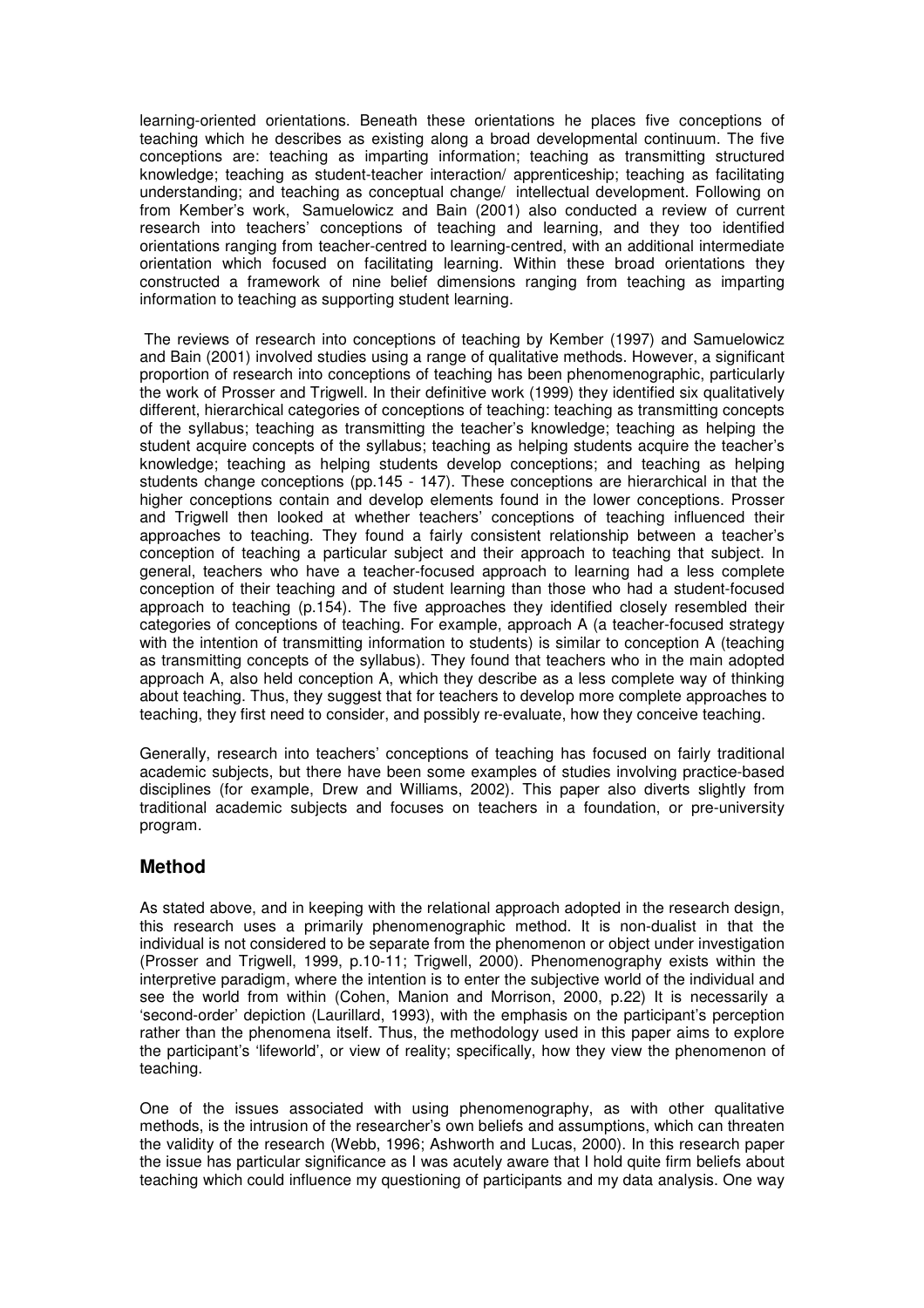of dealing with this issue, and thus promoting validity, is to 'bracket' the researcher's views and presuppositions – that is to acknowledge them and try to set them aside (Ashworth and Lucas, 2000). However, Strauss and Corbin (1998, p. 97) point out that it is not possible for the researcher to be completely free of bias. Instead they suggest that it is better to acknowledge our biases and look for ways to move beyond them. This was the approach I favoured, and I spent some time examining my own beliefs and assumptions about teaching, and about the participants, before I began my analysis. As well as researcher biases, another aspect of 'bracketing' relates to fitting data into predetermined categories. I was aware that, as a relatively novice researcher, it would be easy to fall into that trap and rely on categories identified by researchers with more experience than myself, so I avoided looking at any previous research findings during the analysis phase of my research and tried to focus directly on my data. In addition to 'bracketing' the researchers presuppositions and assumptions, it is also necessary to be aware of the presuppositions and assumptions of the participants. I was conscious of this during the data gathering and analysis process, and indeed I felt that there was evidence of it in the use of specific terminology (such as 'facilitator') by most of the participants. However, I found that as I asked participants to develop the terms and give meanings to them, individual variations occurred.

# **Data gathering**

As this was an exploratory piece of research, data was gathered using semi-structured interviews with six lecturers on the university foundation program. The participants were from various educational and ethnic backgrounds: four were Indian, one was British and one was American. They taught a range of subjects: Mathematics, Statistics, Computer Programming, Business Studies and Study Skills. They represented all of the subjects taught on the foundation program and were fairly typical of the fifteen or so teachers on that program in regard to background. In addition, they were all to be participants in the introduction to tertiary teaching program for which this study was intended to help prepare. It is important in phenomenographic research to choose a sample which will give the necessary variation in responses. Despite my efforts to do this, my choice of participants was limited by time and the availability of participants. For ethical reasons I felt I had to rely on friends and close colleagues with whom I have an established degree of trust, so that they would feel confident of my assurances about the nature and scale of the research (Mason, 2002, p.201) – that is, that their responses would be treated anonymously.

Phenomenographic research relies on a fairly unstructured interview technique to uncover the richness of the participant's experience of the phenomenon. This type of interview is a necessary part of the research design because it allows the respondent's perceptions to be revealed, although it recognizes that responses do not always have a single meaning. The epistemology behind my research design adopts the constructionist view that responses can be described as "displays of perceptions" (Silverman, 2001, p.112). The phenomonographic researcher attempts to discover these varying ways of describing a phenomenon (Marton and Fai, 1999).

The research design uses interviews to supply the richness of data that can be missing in a purely quantitative approach. Throughout the research process I was aware of reliability and validity issues. As far as reliability is concerned I have adopted Mason's advice and tried to demonstrate, by describing the research process, that my data generation and analysis have been "appropriate to the research questions, …thorough, careful, honest and accurate" (2002, p.188). I have addressed issues of validity as they arose during the research process. In particular, I used the constant comparative method of data analysis, and focused on issues of researcher bias.

 The questions were designed to be diagnostic and to reveal the different ways the interviewees understand the phenomenon in their context (Bowden, 2003). However, I felt the need to have some initial questions to work with, otherwise I was not sure that I would get the kind of data I needed, and this would compromise the validity of my research (Mason, 2002). I was helped here by Linda Drew (of Drew and Williams, 2002), who kindly allowed me to use her questions as a basis for my interviews. Examples of some of the questions used are: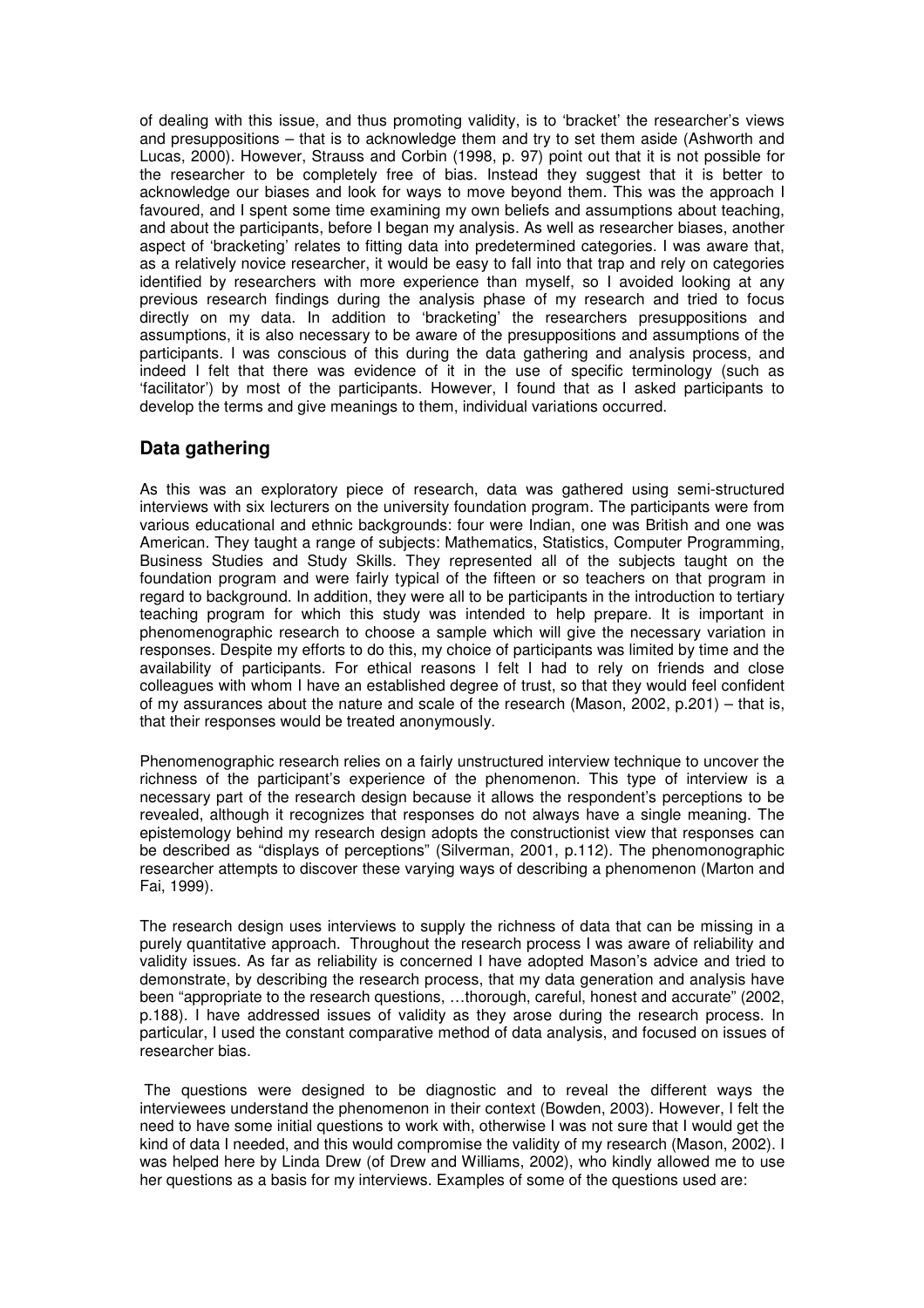How do you prepare for teaching this subject? What would you say your role is? Why do you want your students to learn those particular concepts?

Prompts were used as follow-ups to the initial questions as a means of getting interviewees to reflect on what they said, and to illuminate their understanding of the phenomenon. The six interviews were tape-recorded and lasted around twenty minutes each. The interviews were transcribed verbatim by myself.

## **Data analysis**

Phenomenographic methods of analysis do not follow a single, prescribed path, although the aim is ultimately to produce qualitative variations in the way particular groups of people experience a phenomenon (Trigwell, 2000). Mindful of validity issues, I chose to use the constant comparative method (Strauss and Corbin, 1998; Silverman, 2000) of starting with small samples of data ( responses to individual questions and the individual profiles) and then developing categories which were tested using an 'expanding data corpus'(Silverman, 2000) which describes the process of testing the categories against increasing amounts of data. This aids validity by ensuring the researcher is constantly testing the hypothesis, or developing categories, during the analysis process. Because I followed an iterative process of reading and re-reading, I became intimately familiar with the data.

After an initial perusal of the transcripts, they were re-read and the responses to the same or similar questions were divided into draft categories (Bowden, 2003). After this, it was difficult to know how to proceed because there seemed to be many similarities and not many variations emerging. On reflection I realized that this was not surprising given that the teachers interviewed taught similar subjects, or were from fairly similar educational backgrounds. Yet, I felt there were fundamental variations in their conceptions which I had still to uncover. In order to move my analysis forward I went back to the tapes again. Listening to the nuances of speech in the dialogue helped me focus on the individual voices which had become a little lost in my analysis so far; a criticism often leveled at phenomenographic research (Bowden, 2003). Subsequently I followed Ashworth and Lucas's (2000) advice and prepared individual profiles of each participant. Dwelling on each participant's 'lifeworld' allows the development of empathy, which is necessary before the researcher can move away from the individual to focus on comparative experience (Ashworth and Lucas, 2000, p.303). It also adds to the internal validity of the research. Once each interview had been summarized, themes began to emerge. These were then grouped into categories using constant comparative methods with individual quotations. However, I was aware of the need to keep in mind the context of the utterances, as decontextualisation is not compatible with the relational nature of phenomenography (Marton, cited in Bowden, 2003).

As Strauss and Corbin (1998) suggest, putting names to concepts does not really help in understanding their meaning; microanalysis is needed to discover the range of potential meanings. Therefore, my analysis proceeded by developing categories and subcategories which I tried to link at a conceptual level (Strauss and Corbin, 1998). A process of continually sorting the data, testing and re-testing the definitions of categories against the data continued until a stable system of meanings came about. Finally, four distinct categories emerged which I felt expressed qualitative differences in the participants' conceptions of teaching.

The categories are described below in the 'outcome space' (Trigwell, 2000) as a hierarchy, and quotations are used to express characteristics of each category. In the interests of validity, I tried to ensure that the slices of data selected are the ones from which the explanations were derived, rather than quotations simply used as illustrations (Mason, 2002, p.183).

# **Categories of Description**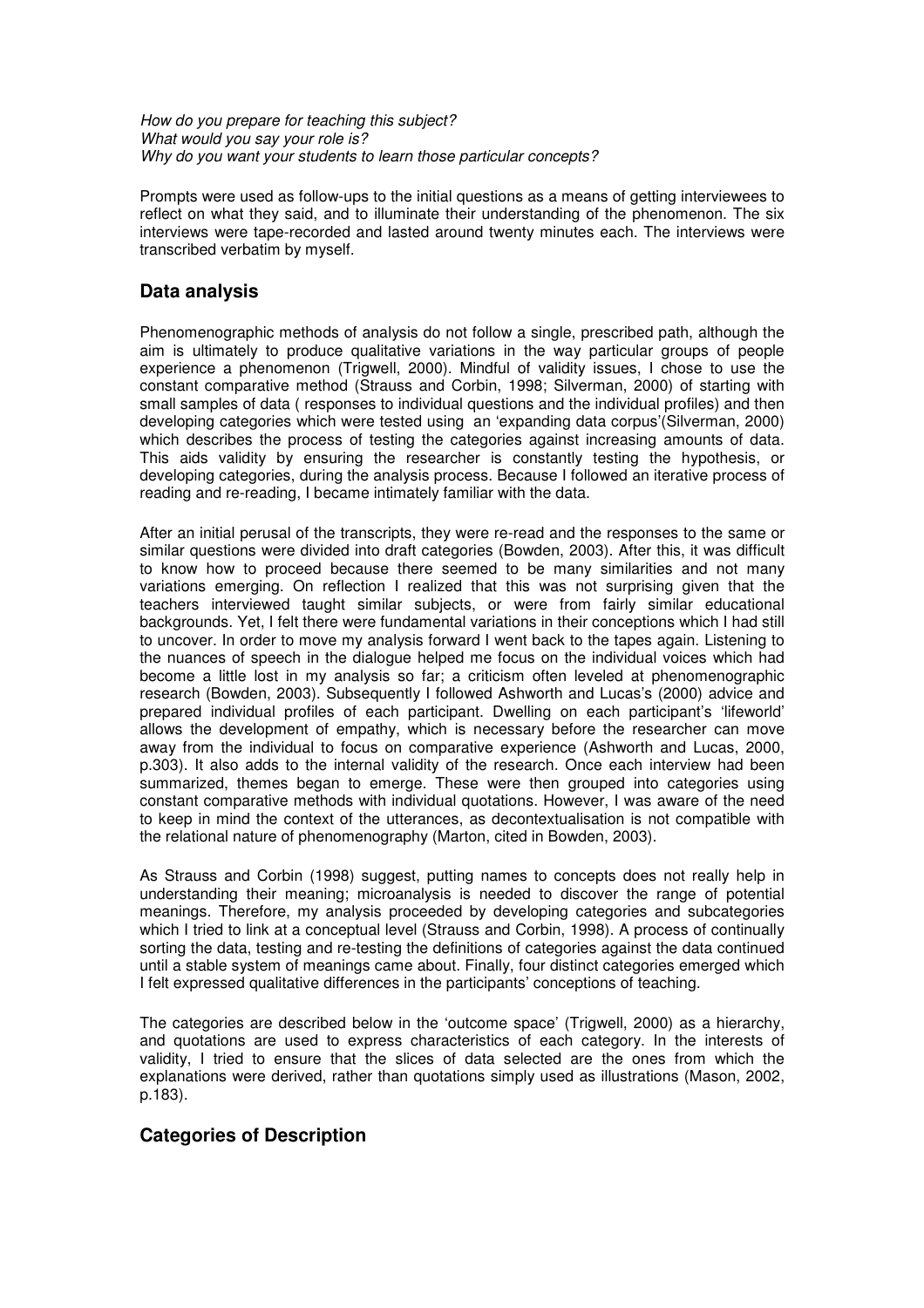The categories described below are hierarchical, and internally-related with some elements of the previous category contained within each new category. They are not based on one particular individual participant's conception: indeed I found that some participants exhibited characteristics of more than one category, as Kember (1997) describes. Because they are so closely linked, the conceptions contain elements of approaches to teaching and some perceptions of student learning.

## **Conception A: Syllabus transmission**

#### (Teaching is conveying aspects of the syllabus which the teacher feels are important for the students.)

In this conception of teaching the teacher draws on her own experience to focus on the parts of the syllabus which she feels will be useful to students in their later studies and working life.

Q: …why do you want the students to learn…what you have talked about…the things that you want them to learn?

A: There are two things. One thing is that I have experienced, I have gone through it, I have realized that they are very, very important, not just as a student, as a lecturer also, because earlier I used to teach at undergraduate level, so I know what is expected in the go ahead, in the advance. So, keeping that in mind, I include those topics which are really going to be useful to them.

Teaching is mainly done in lecture-style classes with the emphasis on what the teacher does. The teacher leads by example and the students follow until they can solve problems on their own. In this way there is a linear progression from simple to complex concepts. Teaching is making the content interesting for the student and relating it to their future needs. There is recognition that students need some input to the learning process, but this is limited to question and answer sessions where the teacher does the questioning and the students answer.

#### Q: OK, and how do you go about preparing for teaching in this subject?

A: Basically.. er .. if they have to understand a topic I need to give them a theoretical background, and why that topic is important and relevant, so in the beginning sometimes I mention the applications: this is the situation and why you want to learn this. So once they understand that, ok , whatever they are going to learn is something useful, .. then they start paying attention, so the main approach is inductor, deductor and drill. I solve one problem on the board and ask them to solve similar problem.

#### **Conception B: Syllabus comprehension**

#### (Teaching is helping students understand the syllabus.)

Again the teacher wants to convey the syllabus to the students because she feels it will be important in their later life, but there is more of a perception of guiding students through the syllabus and encouraging them to apply it in their own situations. This is done by providing real-life examples and supporting students as they work through the content. This is still a process of linear progression led by the teacher.

Basically, first I start with things which are simple, and if I feel they have understood that, I try to ask them questions that are like real-life examples, and then I date with real business studies, case studies…a real company, a real organization and ask them to apply what they have…what I have taught in such cases.

The teacher acts as a guide and corrects students when they are wrong. Teaching is done using interactive methods, often group activities. There is still a recognition that the teacher needs to keep the interest of the students in order for learning to take place. Although students play a more active role in the learning process than in Conception A, the teacher is still very much in control overall. Teaching is seen as helping students discover the right answers.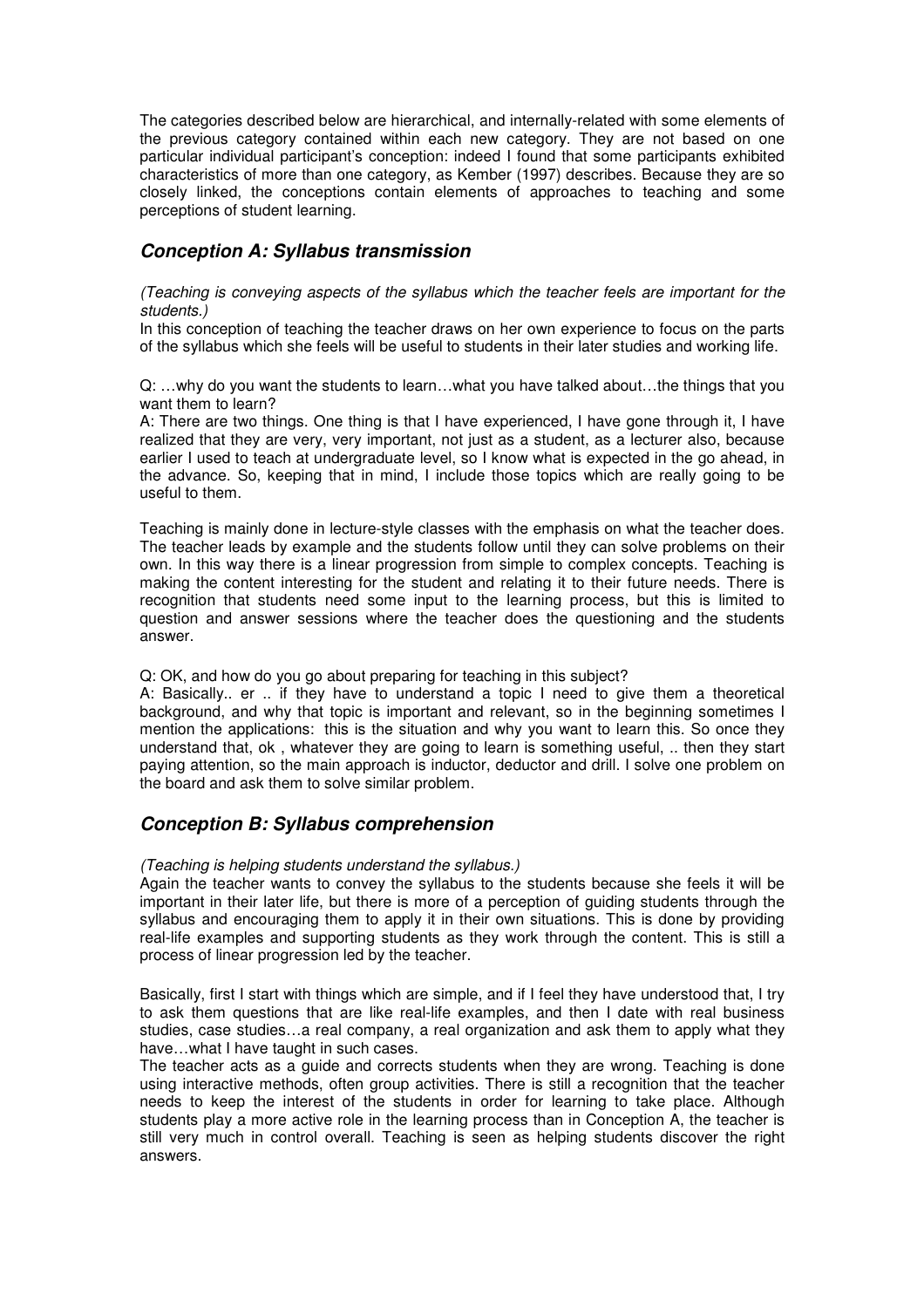Q: OK, er.. when you are in this role as facilitator…you said you don't want to act as a dictator…but what…can you explain a little more your intention… when you are actually in that facilitating role?

A: It's not to become a peer…

 $Q:$  uh..uh..

A:…but it's not to become the one who's all knowing…it's the one who's going along with the process…er…never too far ahead, always just assisting them step by step to come to the correct answers.. to come to the correct conclusions. To demonstrate a skill correctly.

## **Conception C: Syllabus adaptation**

(Teaching is adapting the syllabus to meet the needs of specific groups of students.) This conception contains most of the elements found in Conceptions A and B, and in addition there is the recognition that the syllabus and the teaching methods need to be adapted to meet the needs of specific classes or groups of students. There is an emphasis on flexibility as the key to good teaching.

…I think you have to be prepared to change and adapt to the situation. If teachers are prepared to do that, there's no one way of doing something, if something doesn't work in one particular way, approach it from different angles and try and choose the best possible angle to get out of the students what you need. One thing doesn't work for everybody, so you have to be constantly aware of that, be prepared to change what you teach and how you teach.

The teacher is still seen as a guide to the syllabus, but the aim is to help students deal with problems they encounter, rather than just to lead them to the correct answers.

Teaching is done in groups with the teacher giving specific help on an individual basis. With this conception there is recognition of the importance of prior learning as well as a perception of teaching as preparing students for later studies. There is also recognition of the importance of peer learning.

…especially in a class discussion, in a group discussion,.. some students are working,.. so some students' experiences are different from a student who has never worked before, so basically my objective was .. even other students pick up from other students' experiences.. you know…. So there are certain things in which I myself may not know because certain students have a lot of industry experience, you know, they are studying after some years.. so then other students are able to learn that these students think differently, so the students learn from one another.

#### **Conception D: Independent learning**

( Teaching is encouraging students to become independent learners.)

This category goes beyond seeing teaching as just conveying the syllabus to students, however useful it may be in their later life, and focuses on the development of an independent approach to learning among students.

Q: OK, and when you are doing this kind of teaching…in the classroom, how would you describe your role?

A: As a monitor and overseer rather than, em…someone who stands there and dictates to them. I'll…I'll…walk around and see how they are getting involved…if they need my help. I'm there to be called upon to help…em…I don't believe in spoon-feeding them too much, I feel they ought to try and do things for themselves…become independent learners. So that's why I'm there more as a monitor, and an adviser, really, more than anything else.

The teacher still acts as a guide, accompanying students step-by-step, not simply through the syllabus, but also through the learning process. Teaching is about processes, not just content. The teacher wants the students to do more than achieve good grades. As in Conceptions B and C, teaching methods are heavily reliant on group work, and the teacher uses this as a means to target individual students for particular help. As with Conception C, flexibility is the key to good teaching. Although the teacher is still in control of the learning process, it is recognized that teaching must be student-focused.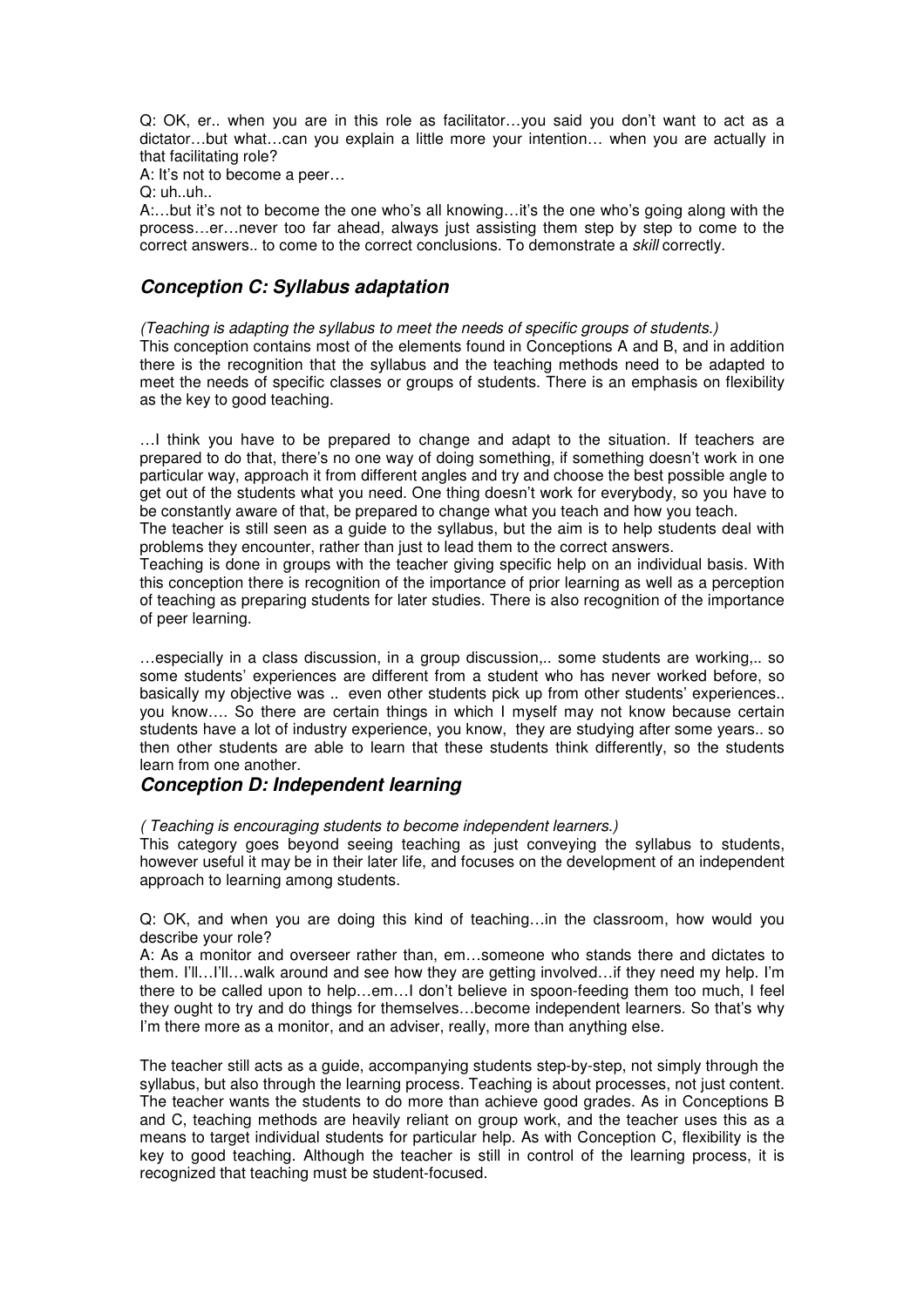…I think a lot of the time teachers might lose focus…you know, that they have to think that the students are the most important people in the class and try to get as much out of the students as possible. They shouldn't be too teacher-centred. A lot of the focus, and the way activities are done should be student-centred rather than teacher-centred.

### **Discussion**

The four categories of conceptions of teaching I have identified broadly fit into the previously described continuum from teacher-focused to student-focused orientations, with conceptions A and B being at the teacher-focused end, conceptions C, and more so, D moving towards the student-focused end. As with the conceptions described by Prosser and Trigwell (1999), in the teacher-focused conceptions there is an emphasis on teachers transmitting, or delivering, the syllabus. There is little recognition of prior learning in these conceptions, and the teacher is seen as the transmitter of knowledge to the students. The role of students is to follow the teacher's lead. I found that teachers who expressed these views felt a great responsibility towards their students, as they considered themselves to be solely responsible for the teaching and learning which takes place in their classroom. Having worked in a number of institutions in the Gulf region, I have frequently found this conception of teaching in a number of my colleagues from a range of cultural backgrounds. In my experience, this often manifests in extremely hard-working and conscientious teachers, and can lead to a teacherdependent culture in institutions. I have found this type of culture to be prevalent in the Gulf region, although many educators are working hard to establish a more student-focused culture which promotes independent learning. However, teacher-dependency is often encouraged by institutional policies which discourage students from taking responsibility for their own learning, such as compulsory attendance. These kinds of policies are common in higher education in the Gulf region, and to some extent they reflect the wider traditional and cultural norms of society.

 This conception of the teacher as being responsible for learning was an important finding for the development of the introduction to tertiary teaching program at my institution and it led me to introduce more activities which encouraged participants to reflect on what and how they wanted students to learn, and their role in the process. I also introduced a series of case studies which reflected the institutional and regional context and were specifically designed to raise issues such as responsibility for learning and the place of the syllabus in learning outcomes.

A key feature of the categories found in this study is the importance of the syllabus, with only conception D moving beyond the notion of teaching as directly related to the syllabus, to that of teaching as primarily promoting the learning process. So, amongst the participants in this study, course content was a significant influence on conceptions of teaching. This focus on the syllabus is a common feature of the more teacher-focused orientations found in conceptions of teaching. However, the more developed, or complete, categories described by Prosser and Trigwell (1999), amongst others, were not really evident in this study. Conception D, which recognizes the need for students to become independent learners and which has a student-centred focus, does not really go as far as Prosser and Trigwell's conception F (1999, p.147) in which teaching is viewed as helping students change conceptions. A possible reason for this lack of development is the small-scale nature of the research, but it could also be true that teachers in this particular context have not developed a conception of teaching as involving challenging students' conceptions, and facilitating a change in those conceptions. Through my work in the Gulf region, I have found that my own teaching has often involved challenging students' conceptions, but that it can be difficult to facilitate changes in those conceptions. In challenging students' conceptions, particularly in relation to learning, I have found that I have had to reflect on and revise my own conceptions. For example, I have found that culture has a far greater influence on conceptions of learning than I had previously thought. This is also true in regard to teachers' conceptions, particularly conceptions about teaching. That is why I felt it was important to identify the conceptions held by potential participants in the introduction to tertiary teaching program as preparation for adapting it to the local context. To encourage participants to view teaching as challenging and changing student conceptions, and also to challenge their own conceptions of teaching, I included a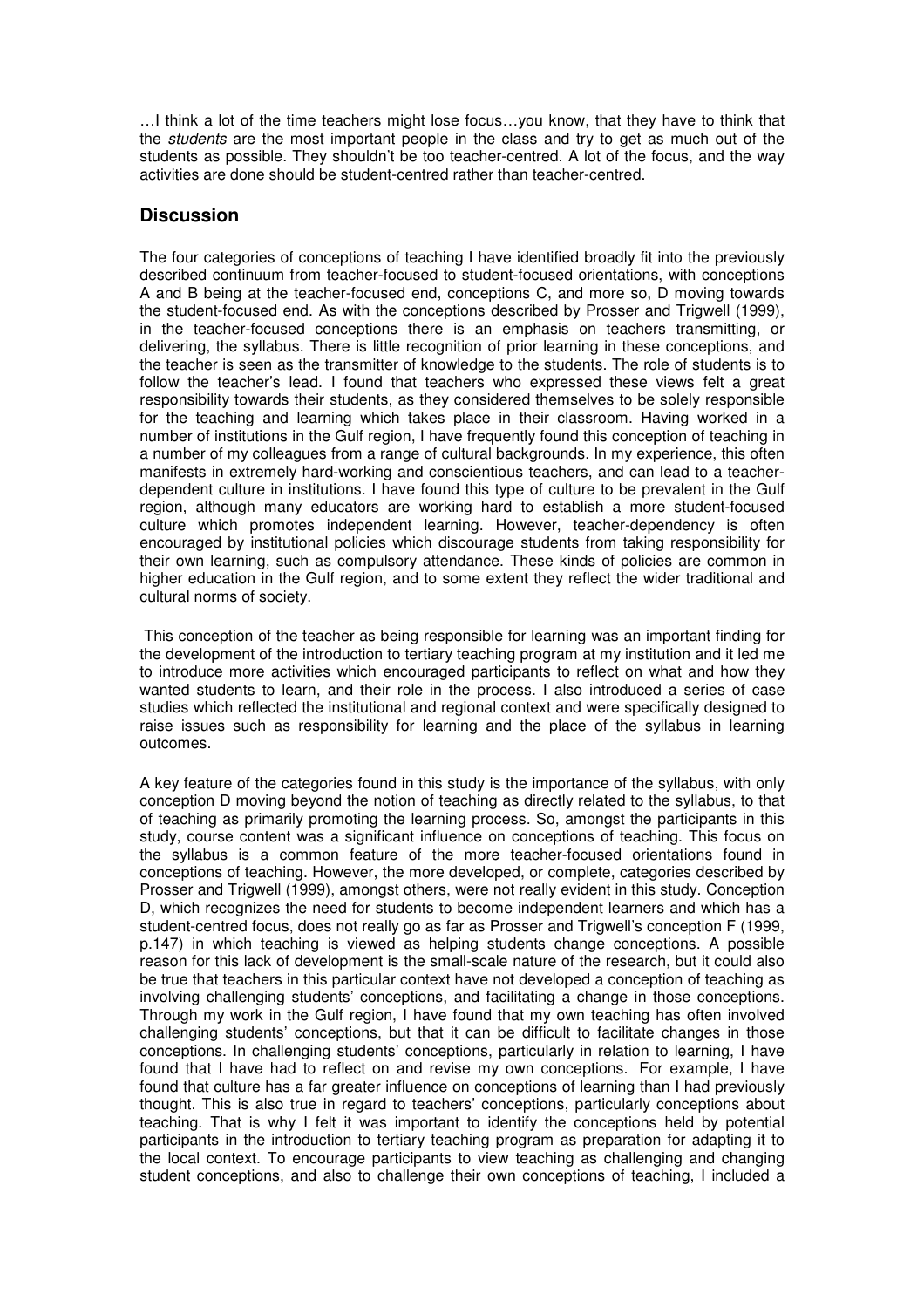workshop entitled 'Teaching in a Culturally Diverse Campus' which looked at the implications of culture when choosing teaching approaches.

Another important point which came out of this study into teachers' conceptions of teaching at my institution is the general conception that group work and 'interactive' teaching are an integral part of teaching, This was evident to some extent in all four conceptions, but was more evident further up the hierarchy. However, the meanings given to these terms varied within the different conceptions, but were generally linked to teacher-focused thinking about teaching. When asked to describe 'group work' participants tended to cite examples in which they supplied the context and content of the assignment or task and the students' contribution was to complete the task together, sometimes taking specific roles in the process and sometimes working in a more informal manner. In my experience of teaching in the Gulf region I have found this approach to be fairly typical amongst teachers regardless of their background. Indeed, I have often found myself adopting what I consider to be a very 'interactive' approach to teaching only to find on reflection that the focus is still on me and what I am doing rather than on the students and their learning. Bearing this in mind, I endeavoured to introduce a more critically reflective element to the teacher development program, which challenged participants to look at the aims and objectives of their teaching activities rather than to simply focus on the activities themselves.

# **Conclusion**

The findings of this study are consistent with those of previous studies in this area of research, and are also significant within their particular context, providing a useful starting point for adapting the introduction to tertiary teaching program in my institution. As well as indicating that there is a considerable range of conceptions of teaching even within a small group of academics, the key factors I felt necessary to keep in mind when preparing the teaching program were the central role the syllabus played in thinking about teaching, and the use of group teaching methods. It is essential that, if the introduction to tertiary teaching program is to improve and develop teaching practice, it must first work on broadening conceptions of teaching. By gaining some insight into the conceptions of teaching currently held by potential participants on the program, I was better able to design the program to promote a more student-focused / learning-oriented view of teaching, particularly by trying to develop the focus of teaching from purely on the syllabus to a broader outlook. In this manner I was able to link the conceptions of teaching held by participants with their approaches to teaching and the strategies they described, in order to encourage a more genuinely interactive approach to teaching.

So, despite the existence of extensive research in this field, I consider my research necessary to illuminate particular conceptions of teaching at my institution in order for academic staff development there to be effective. As the introduction to tertiary teaching program was new to the institution, I consider this study to be the starting point for further research into conceptions of teaching and learning in this institution and beyond. I feel that my research had a positive impact on the introduction to tertiary teaching program and was a factor in the success of the program, which has now been made compulsory for all academics, thus raising the profile of teaching at the institution. The next phase of my research will be an examination of student approaches to learning and a further exploration of teachers' conceptions of teaching, with a view to improving and expanding educational development services.

Whilst being relevant to my institution, the findings of this study could also have significance for other similar institutions in the Gulf region. As more and more western universities are establishing a foothold in the region, either through their own campuses or affiliations with local partners, they too will need to adapt their staff development programs to suit the local context in relation to teachers' conceptions of teaching. In this regard there is plenty of scope for more extensive studies into teachers' conceptions of teaching, especially across institutions within the region, which were beyond the scope of my study.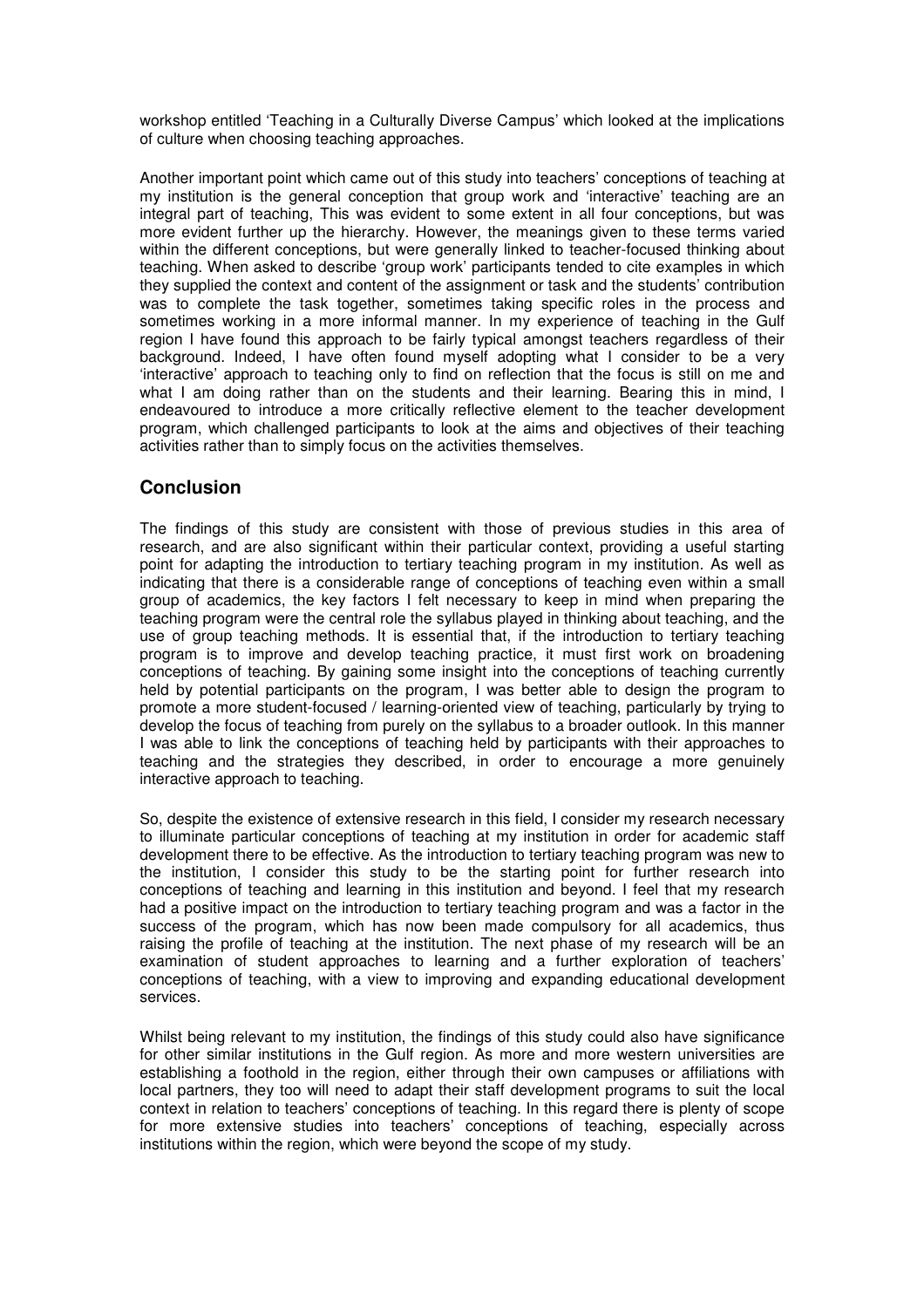In addition to the practical application of my research in helping to remodel the introduction to tertiary teaching program, it also provided me with an opportunity to reflect on my own conceptions of teaching. During the interviews I often found myself agreeing with the comments made by the participants. Then, during the analysis as the categories emerged, I realized that whereas I had considered myself to have a student-centred / learning-oriented view of teaching, this was not always the case. Thus, this research study led me to re-assess my own conceptions of teaching, which is an important part of my on-going professional development.

#### **References**

Ashworth, P. & Lucas, U. (2000), 'Achieving empathy and engagement: A practical approach to the design, conduct and reporting of phenomenographic research', Studies in Higher Education, Vol. 25, No. 3, pp 295

– 309.

Biggs, J. (1979), 'Individual differences in study processes and the quality of learning outcomes', Higher Education, Vol.8, pp.381-394.

Biggs, J. (1987), Student Approaches to Learning and Studying, Australian Council for Educational Research, Melbourne.

Biggs, J. (1993), 'What do inventories of students' learning processes really measure? A theoritical review and clarification', British Journal of Educational Psychology, Vol.63, pp.3-19.

Biggs, J. (1999), Teaching for Quality Learning at University, Open University Press, Buckingham.

Bowden, J. (2003), 'The nature of phenomenographic research', QRM series – Phenomenography Essays, [online]. Available: http://informit.com.au/library [Accessed 29th March, 2004].

Cohen, L., Manion, L. & Morrison, K. (2000), Research Methods in Education, (5th edn.), RoutledgeFarmer, London.

Drew, L. & Williams, C. (2002), 'Variation in the experience of teaching creative practices: the community of practice dimension', Paper presented at the 10th International Improving Student Learning Symposium.

Kember, D. (1997), 'A reconceptualisation of the research into academics' conceptions of teaching', Learning and Instruction, Vol. 7, No. 3, pp 255 – 275.

Laurillard, D. (1993), Rethinking University Teaching: A Framework for the effective use of educational technology, Routledge, London.

Marton, F. & Fai, P. M. (1999), 'Two faces of variation', Paper presented at the 8th European Conference for Learning and Instruction, August 24 – 28, Gothenburg, Sweden.

Mason, J. (2002), Qualitative Researching, (2nd edn.), Sage Publications, London.